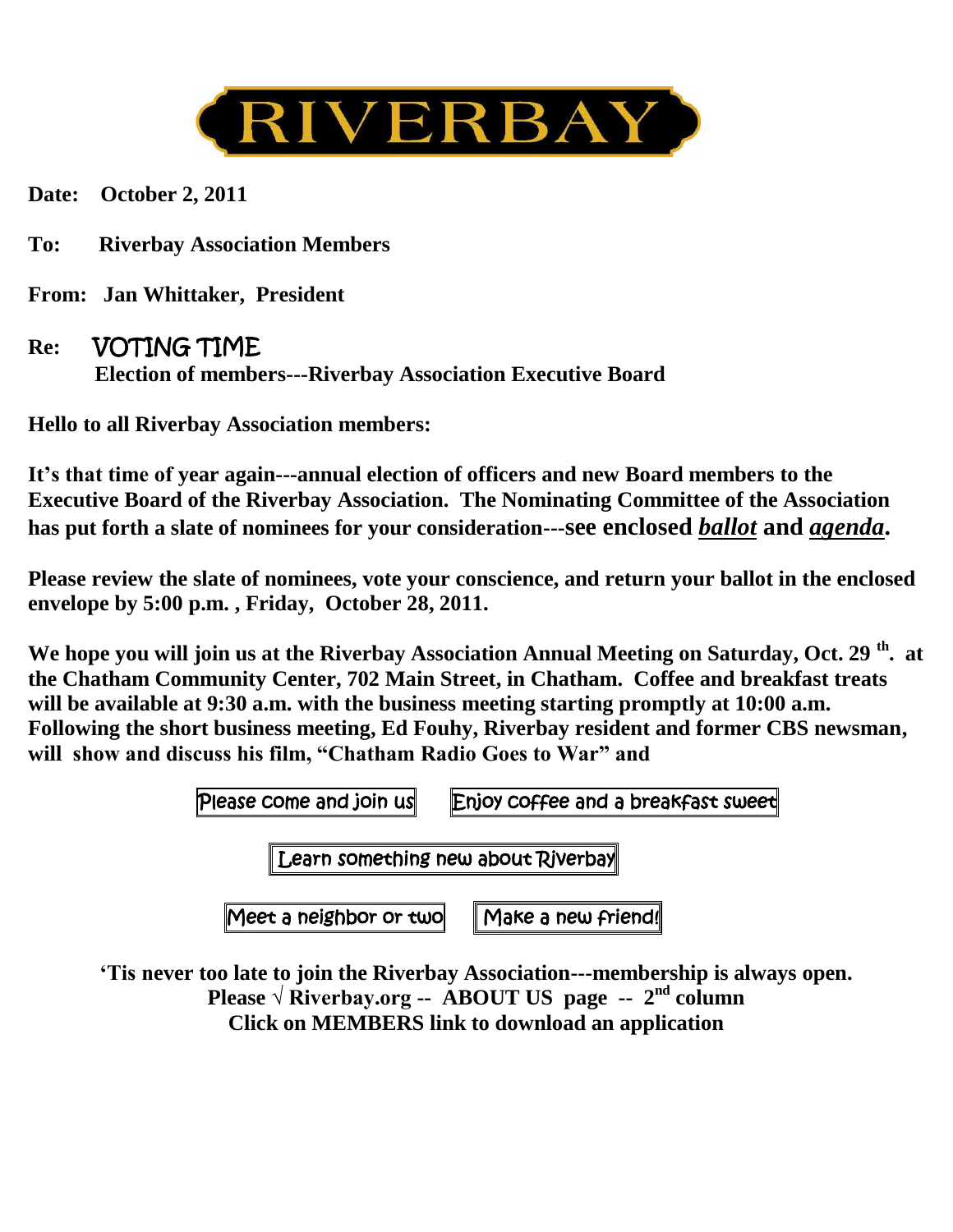## **RIVERBAY ASSOCIATION Election of Executive Board members**

# **2011 BALLOT**

**The Nominating Committee of the Riverbay Association hereby places in nomination the following as Officers and Executive Board Members for the terms indicated and until there successors are duly elected and qualified.**

## **ONLY VOTES SPECIFICALLY MARKED ON THE BALLOT WILL BE COUNTED**

### **AS OFFICERS FOR A TERM OF ONE (1) YEAR:**

| <b>President:</b>                                       | <b>Jan Whittaker</b> | $( )$ FOR         |              | ( ) AGA INST   |
|---------------------------------------------------------|----------------------|-------------------|--------------|----------------|
| <b>Vice President:</b>                                  | <b>Jack Farrell</b>  | $\rightarrow$ FOR | <sup>-</sup> | <b>AGAINST</b> |
| <b>Secretary:</b>                                       | Jean Zilliox         | $( )$ FOR         | €.           | ) AGAINST      |
| Treasurer:                                              | <b>Audrey Gray</b>   | $\rightarrow$ FOR |              | ) AGAINST      |
| AS EXECUTIVE BOARD MEMBERS --- A TERM OF TWO (2) YEARS: |                      |                   |              |                |
| <b>Jean Carey</b>                                       |                      | $\rightarrow$ FOR |              | <b>AGAINST</b> |

| <b>Christie Turner</b>   | $($ ) FOR | $($ $)$ $AGAINST$       |
|--------------------------|-----------|-------------------------|
| <b>Blanche MacMullan</b> |           | $( )$ FOR $( )$ AGAINST |

**FYI--EXECUTIVE BOARD MEMBERS—currently serving the 2nd year of a 2-year term Eric Hartell Andrew McClennen Ann Reydel**

**The undersigned hereby appoints Jan Whittaker as Proxy, with full power to vote and act as the Annual Meeting of the Riverbay Association, to be held at 10:00 a.m. at the Chatham Community Center, Main Street, Chatham, MA 02633. If you plan to attend the meeting and/or withhold your proxy, please mark the box accordingly.**

| Will Attend the Meeting |                                                            |
|-------------------------|------------------------------------------------------------|
| Date:                   |                                                            |
| <b>Printed Name**</b>   |                                                            |
|                         | ** Required for a legal proxy Reply must be postmarked by: |
|                         | Friday, October 28, 2011                                   |
|                         | Please use enclosed envelope to return your ballot.        |